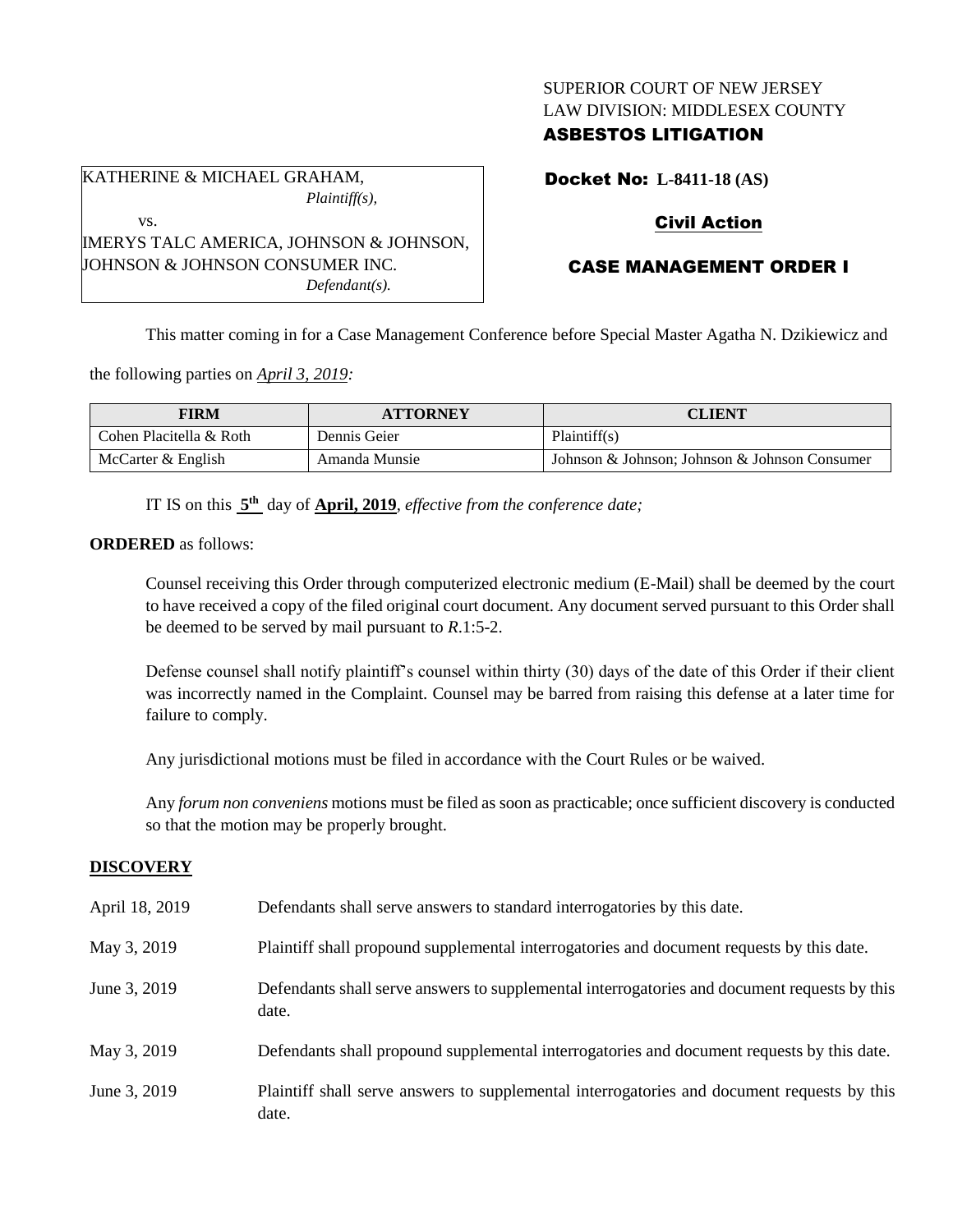- July 8, 2019 Fact discovery, including depositions, shall be completed by this date. Plaintiff's counsel shall contact the Special Master within one week of this deadline if all fact discovery is not completed.
- July 8, 2019 Depositions of corporate representatives shall be completed by this date.

### **EARLY SETTLEMENT**

July 15, 2019 Settlement demands shall be served on all counsel and the Special Master by this date.

#### **MEDICAL EXPERT REPORT**

July 31, 2019 Plaintiff shall serve medical expert reports by this date. July 31, 2019 Upon request by defense counsel, plaintiff is to arrange for the transfer of pathology specimens and x-rays, if any, by this date. September 20, 2019 Defendants shall identify its medical experts and serve medical reports, if any, by this date. In addition, defendants shall notify plaintiff's counsel (as well as all counsel of record) of a joinder in an expert medical defense by this date.

### **LIABILITY EXPERT REPORTS**

- July 31, 2019 Plaintiff shall identify its liability experts and serve liability expert reports by this date or waive any opportunity to rely on liability expert testimony.
- September 20, 2019 Defendants shall identify its liability experts and serve liability expert reports, if any, by this date or waive any opportunity to rely on liability expert testimony.

#### **SUMMARY JUDGMENT MOTION PRACTICE**

- September 27, 2019 Summary judgment motions shall be filed no later than this date.
- October 25, 2019 Last return date for summary judgment motions.

#### **ECONOMIST EXPERT REPORTS**

- July 31, 2019 Plaintiff shall identify its expert economists and serve expert economist report(s), if any, by this date or waive any opportunity to rely on economic expert testimony.
- September 20, 2019 Defendants shall identify its expert economists and serve expert economist report(s), if any, by this date or waive any opportunity to rely on economic expert testimony.

#### **EXPERT DEPOSITIONS**

November 29, 2019 Expert depositions shall be completed by this date. To the extent that plaintiff and defendant generic experts have been deposed before, the parties seeking that deposition in this case must file an application before the Special Master and demonstrate the necessity for that deposition. To the extent possible, documents requested in a deposition notice directed to an expert shall be produced three days in advance of the expert deposition. The expert shall not be required to produce documents that are readily accessible in the public domain.

 $\_$  ,  $\_$  ,  $\_$  ,  $\_$  ,  $\_$  ,  $\_$  ,  $\_$  ,  $\_$  ,  $\_$  ,  $\_$  ,  $\_$  ,  $\_$  ,  $\_$  ,  $\_$  ,  $\_$  ,  $\_$  ,  $\_$  ,  $\_$  ,  $\_$  ,  $\_$  ,  $\_$  ,  $\_$  ,  $\_$  ,  $\_$  ,  $\_$  ,  $\_$  ,  $\_$  ,  $\_$  ,  $\_$  ,  $\_$  ,  $\_$  ,  $\_$  ,  $\_$  ,  $\_$  ,  $\_$  ,  $\_$  ,  $\_$  ,